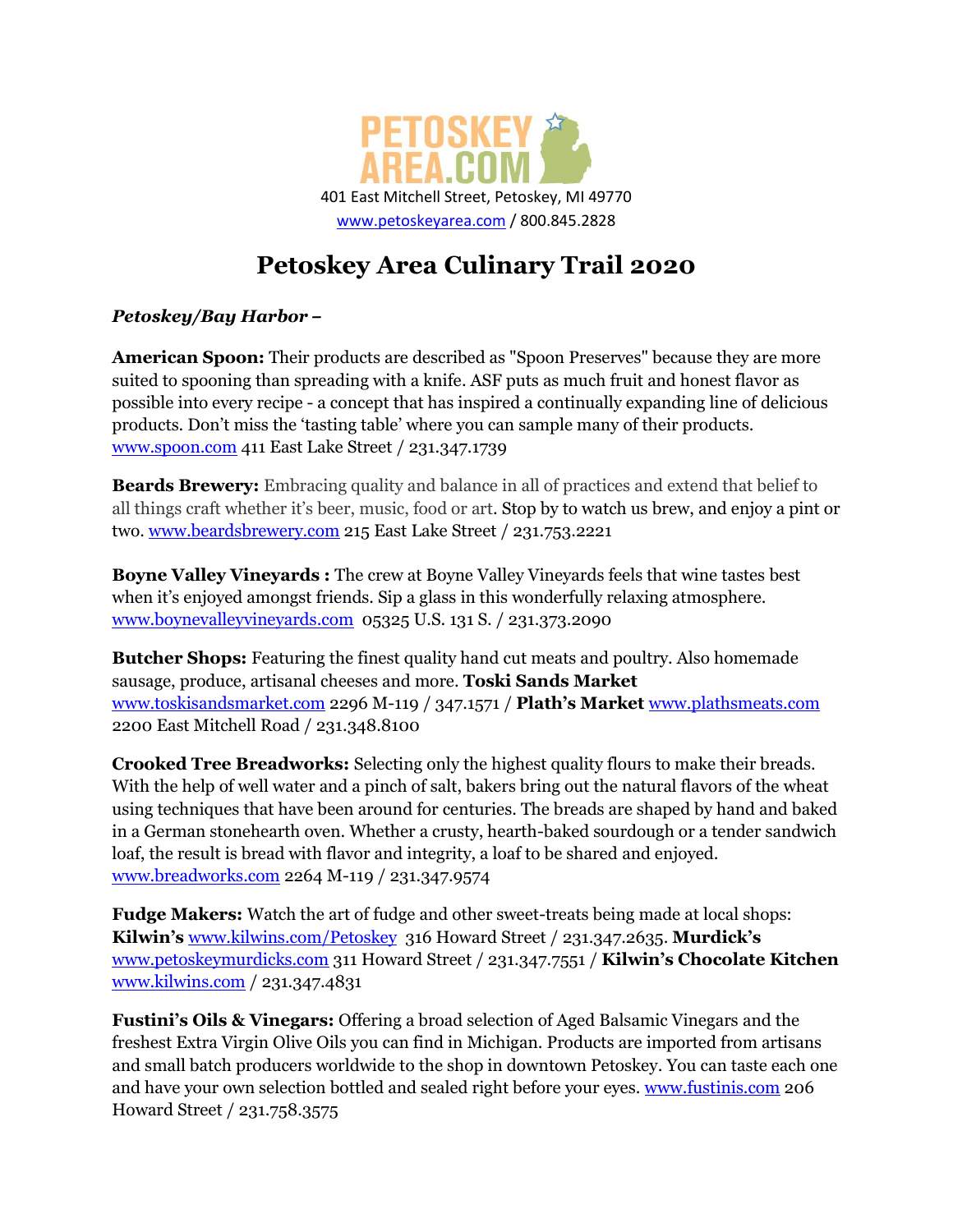**Grain Train Natural Foods:** Welcoming shoppers and Owners since 1971 to a natural & organic foods grocery and deli. Cooperatively-owned market offers the finest natural, organic and local produce, meats, packaged and bulk items, deli sandwiches, soups, bakery breads and treats available. The Grain Train also features premium nutritional supplements and organic medicinal herbs, as well as organic and all natural body care products. [www.graintrain.coop](http://www.graintrain.coop/) 220 East Mitchell Street / 231.347.2381

**Kilwins of Petoskey:** Located in the Gaslight Shopping District and specializing in about anything that can be dipped in chocolate or caramel along with yummy ice creams and homemade fudge[. www.kilwins.com/petoskey 316 Howard Street / 231.347.2645](http://www.kilwins.com/petoskey%20316%20Howard%20Street%20/%20231.347.2645)

**High Five Spirits:** A tasting room featuring locally distilled Gypsy Vodka and Petoskey Stone Gin. [www.gypsyvodka.com](http://www.gypsyvodka.com/) / 312 Howard Street / 231.248.736.3203

**Kilwins Chocolate Kitchen:** The Kilwin's family is made up of over 80 owner operators with stores in 16 states. Visit and enjoy a tour of the factory Monday – Friday where many of the packaged confections are made complete with free samples at the end. [www.kilwins.com](http://www.kilwins.com/) 1050 Bay View Road / 231.347.4831

**Mackinaw Trail Winery:** With over 500 medals and 6 Best of Class awards, you know that Mackinaw Trail is a leader in the Michigan wine industry. Enjoy their selection of varietals at their 30 acre complex. [www.mackinawtrailwinery.com](http://www.mackinawtrailwinery.com/) 3423 US 131 South /231.487.0075

**Mammoth Distilling:** Mammoth Bay Harbor offer a comfortable setting where friends and family can connect over great cocktails, classes and events. [www.mammothdistilling.com/bay-harbor](http://www.mammothdistilling.com/bay-harbor) 4181 Main Street / 231.622.8776

**Maple Moon Family Sugarbush & Winery:** Maple Moon invites families, friends, and visitors to the Petoskey area to tour the sugary, sample delectable treats from maple syrup and maple candy to maple ice cream and maple root beer. Now producing America's only maple wine! [www.mmsyrup.com](http://www.mmsyrup.com/) 4454 Atkins Road / 231.487.9058

**Petoskey Brewing:** The four story brick brewery was built in 1898 and operated until the county went 'dry' in 1915 and didn't resume brewing until 2012. Experience made-on-premises hand-crafted beer accompanied by burgers and sandwiches. [www.petoskeybrewing.com](http://www.petoskeybrewing.com/) 1844 M-119 / 231.753.2057

**Petoskey Cheese:** An approachable and knowledgeable place where people can go to get artisan cut-to-order cheese. Looking for an interesting new piece of cheese to snack on? Perfect. Want to put together a cheese plate for a lunch date or business meeting? We've got you covered. [www.petoskeycheese.com](http://www.petoskeycheese.com/) 440 East Mitchell Street / 231.753.2805

**Petoskey Farms Vineyard & Winery:** Situated on the perfect hill in northern Michigan, they opened their doors for business in June 2014 and have not slowed down yet. Their wines are well received and their place is the perfect spot to relax and enjoy. [www.petoskeyfarms.com](http://www.petoskeyfarms.com/) 3720 Atkins / 231.290.WINE (9463)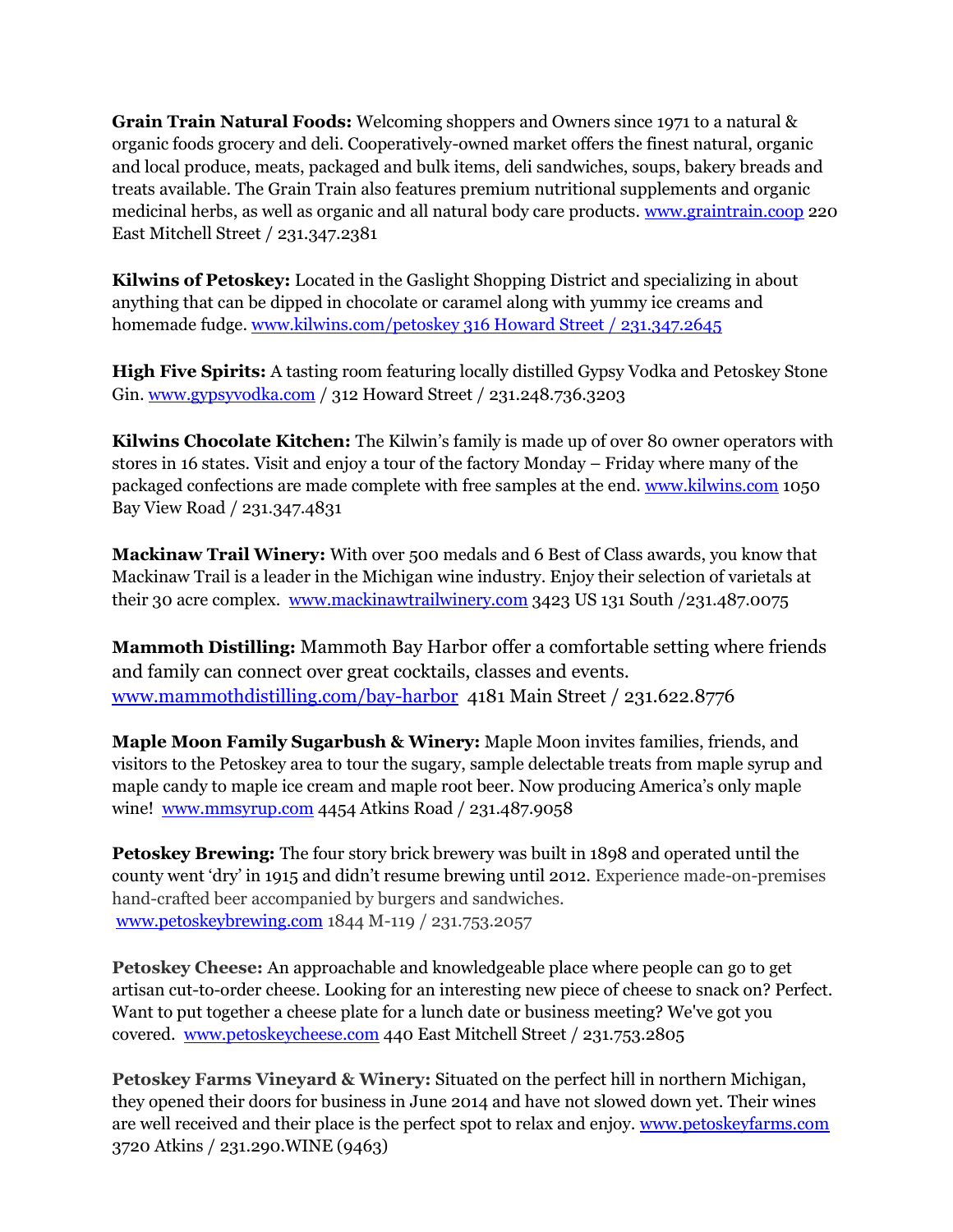**Resort Pike Cidery and Winery:** Located on 40 beautiful acres, Resort Pike sources their fruit locally to produce a n exemplary collection of wines and ciders. [www.resortpike.com](http://www.resortpike.com/) 3471 Resort Pike Road / 231.753.2508

**Rudbeckia Farm Winery/Burnt Marshmallow Brewstillery:** Situated on 190 acres with breathtaking views of Lake Michigan and Walloon Lake and devoted to producing limited quantity, delicious artisanal wines. At BMB we strive to make beer unlike any other, using ingredients grown on our farm. [www.rudbeckiafarm.com](http://www.rudbeckiafarm.com/) 3379 Lake Grove / 231.622.4173

**Symons General Store:** A gourmet food shop located in the oldest brick structure in Petoskey (1879). An eclectic assortment of fine coffees, spices, oils, vinegars, and other rarities along with a world-class selection of imported and domestic cheeses, pates, and wines. [www.lakeandhoward.com](http://www.lakeandhoward.com/) 401 East Lake Street / 231.347.2438

**Walloon Lake Winery:** Walloon Lake Winery is a modern winery focused on creating the very best wines made from cold hardy grape varieties. Their production facility and tasting room are surrounded by 36 rolling acres and cold hardy grapes. [www.walloonlakewinery.com](http://www.walloonlakewinery.com/) 3199 Intertown Road / 231.622.8642

## *Boyne City/Charlevoix/East Jordan –*

**Cellars of Royal Farms**, Featuring full bodied dry white blends, semi-sweet house white blend, medium bodied dry red blend, flights of hard apple cider and both spicy and sweet cherry wines. [www.royalfarmsinc.com](http://www.royalfarmsinc.com/) 10445 North US 31, Atwood / 231.599.3222

**Grain Train Natural Foods:** The Grain Train is committed to empowered individuals, vital communities and a healthy planet. As a Natural Foods Cooperative, they are the trusted source in northern Michigan for high quality, local, organic and natural products at a fair value to their membership and community.

[http://graintrain.coop](http://graintrain.coop/) 104 S Park Street, Boyne City /231.459.4522

**Horton Bay General Store:** Best known for its Hemingway memorabilia and lore. The locals love the homemade salsas, whitefish pate and tapas dinners on the weekends. Open seasonally**.**  [www.hortonbaygeneralstore.com](http://www.hortonbaygeneralstore.com/) 05115 Boyne City Road / 231.582.7827

**John Cross Fisheries:** A Charlevoix institution since 1935 selling fresh-caught freshwater fish along with a variety of ocean seafood. Fresh whitefish, smoked whitefish, whitefish pate, and seafood sausage are a few of the favorites. 209 Belvedere Avenue, Charlevoix / 231.547.2532

**Kilwins Chocolates:** Watch homemade fudge, caramel apples and caramel corn being made. You won't be able to see the ice cream or chocolates being made but be sure to taste the results! [www.kilwins.com/BoyneCity](http://www.kilwins.com/BoyneCity) 102 East Water Street / 231.582.2505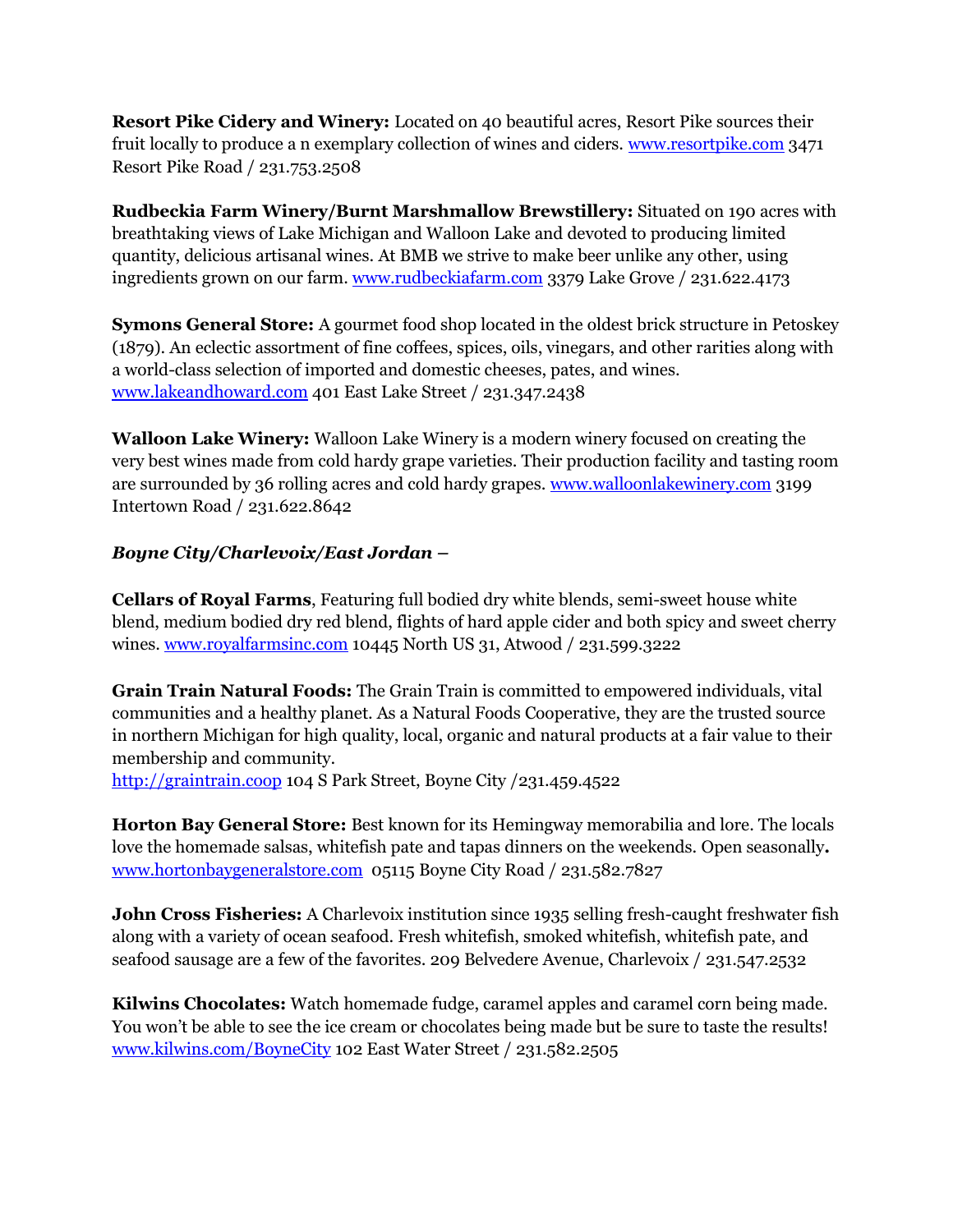**Lake Street Market:** Features hand-cut steaks, artisanal cheeses, unique wines and microbrews, fresh bread and scones, cook's ingredients and gift baskets. Also gourmet sandwiches, soups, and the best pizza for miles. [www.lakestreetmarket.com](http://www.lakestreetmarket.com/) 306 Lake Street / 231.582.4450

**Lavender Hill:** Lavender Hill Farm, established in 2003, is one of the largest lavender farms in Michigan. 25 varieties of lavender is grown here and some of it is used in cooking. The "Lunch in Lavender" events are very popular. [www.lavenderhillfarm.com](http://www.lavenderhillfarm.com/) 07354 Horton Bay Road / 231.582.3784

**Long Road Distillers:** The Boyne City Tasting Room offers a guided sampling of the distillers' award-winning, Michigan-made spirits and retails of bottle and merchandise to go. [www.longroaddistillers.com](http://www.longroaddistillers.com/) 118 Water Street NW / 231.459.4393

**Provisions Wine Market & Deli:** This downtown entity carries a large selection of "Sommelier Selected" wines, wine accessories, cheeses and specialty food items. [www.provisionsbc.com](http://www.provisionsbc.com/) 125 Water Street / 231.582.2151

**Spare Key Winery:** Family owned with beautiful views and one of the few estate grown and bottled wineries in northern Michigan. 06872 Upper Bayshore Rd, Charlevoix / 231.437.3081

**Stiggs Brewery & Kitchen:** Produced on-site using locally-sourced hops, malts & other ingredients. Our brewing facility allows us to produce a variety of hand-crafted brews that go from simple ingredients to finished product to your pint glass. [www.stiggsbrewingcompany.com](http://www.stiggsbrewingcompany.com/) 112 South Park Street / 231.497.6100

### *Harbor Springs/Alanson –*

**American Spoon Foods:** Their products are described as "Spoon Preserves" because they are more suited to spooning than spreading with a knife. ASF puts as much fruit and honest flavor as possible into every recipe - a concept that has inspired a continually expanding line of delicious products. Don't miss the 'tasting table' where you can sample their many products. [www.spoon.com](http://www.spoon.com/) 245 East Main / 231.526.8628

**Bluff Gardens:** Purveyor of fresh miniature vegetables, fruits, dressings, sauces and spreads since 1934. 721 West Lake Street / 231.526.5571

**Crooked Vine Vineyard & Winery:** Opened in the summer of 2013, the grape varieties of the vineyard are newcomers in the wine world but already winning awards. [www.crookedvinevineyardwinery.com](http://www.crookedvinevineyardwinery.com/) 8370 Lakeview Road, Alanson / 231.881.6582

**Howse's Fudge:** Since 1959 they've been producing over 20 flavors of fudge and other gooey confections in their vintage 1908 shop in downtown[. www.harborfudge](http://www.harborfudge/) 201 East Main Street / 231.526.6121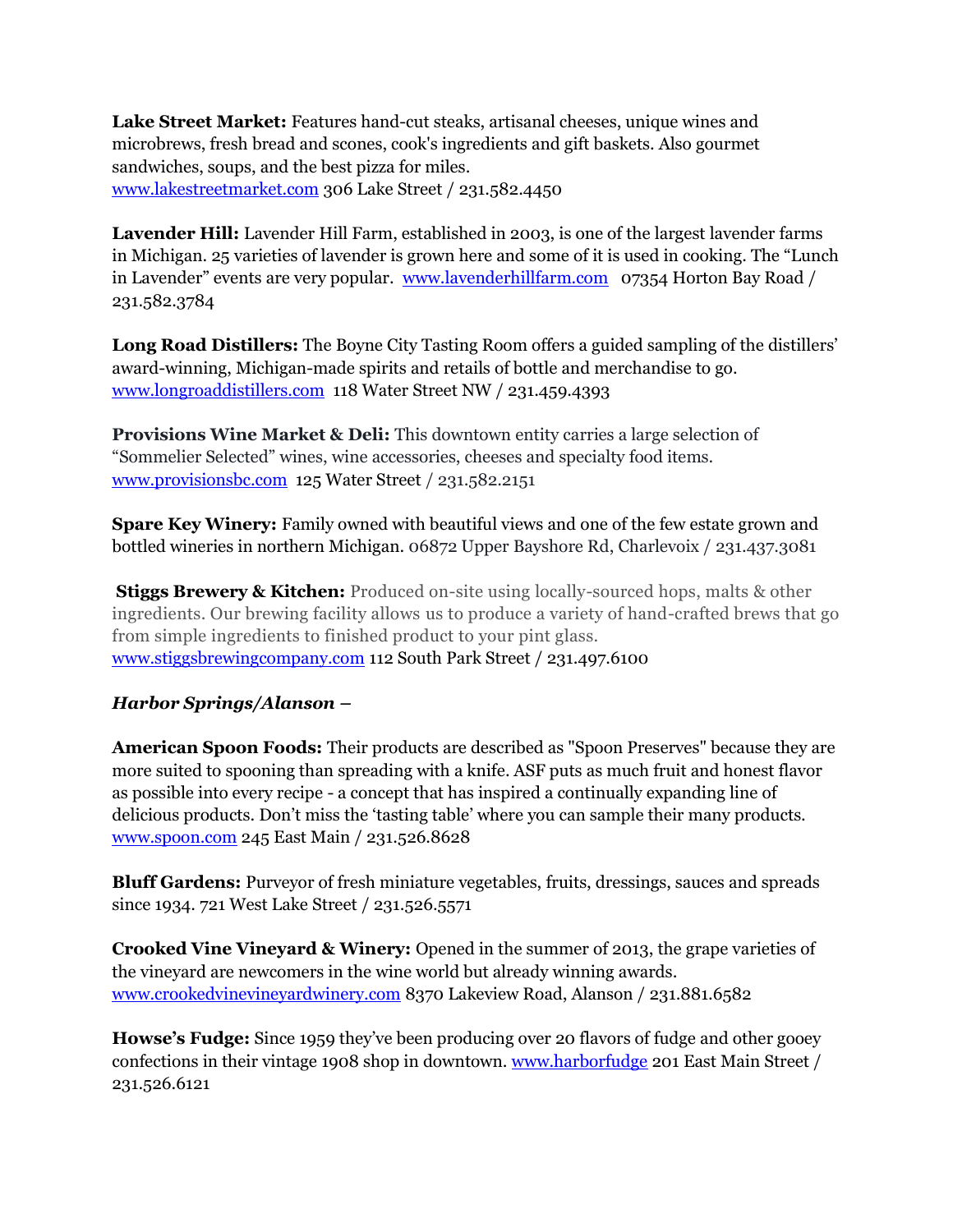**Pond Hill Farm – Winery, Brewery, Café, Market:** A family owned and family friendly working farm. Kids love feeding cows, pigs, sheep, goats, chickens and geese in the livestock barn. The farm market is filled with herbicide and pesticide free produce and organically raised beef, pork, and lamb. Old fashioned canned goods (canned onsite), organic dairy products, and a wide variety of other natural & organic items are available. Featuring craft wines from the vineyard and farm brewed beer. [www.pondhill.com](http://www.pondhill.com/) 5581 M-119 (5 miles north of Harbor Springs) / 231.526.FARM (3276)

**Seasons of the North:** Their passion is creating a new tasting experience. Seasons of the north offers several wines made from premium hybrid grapes designed to thrive in Northern Michigan. Their wines offer intriguing flavors that reflect our area's unique growing climate. [www.seasonsofthenorth.com](http://www.seasonsofthenorth.com/)9090 West M-68, Indian River / 231.548.1280

**Tom's Mom's Cookies:** Baking award winning cookies (using the same recipe) since 1985 (now making 17 different varieties). Their signature Chocolate Chunk begins by hand cutting chunks from a 10-pound chocolate bar and adding the finest walnuts, almonds, pecans, macadamia nuts, and dried Northern Michigan cherries…yum. [www.tomsmomscookies.com](http://www.tomsmomscookies.com/) 267 South Spring Street / 231.526.6606

### *Farm Markets –*

**Bill's Farm Market:** A family farm for more than 100 years. Open the middle of June with strawberries, five kinds of lettuce, spinach, rhubarb, asparagus and other spring crops. The market is soon full of all the summer fruits such as raspberries, blueberries, sweet and tart cherries, apricots and peaches. Also selling over twenty different kinds of fresh cut and dried flowers, herbs, homegrown tomatoes, honeyrock melons and sweet corn picked daily. As the summer season begins to fade, thousands of pumpkins, fall squash and gourds fill the yard. Fresh cider, apples pears, Indian corn and corn shocks make the fall harvest display complete. [www.billsfarmmarket.com](http://www.billsfarmmarket.com/) 4450 East Mitchell Road, Petoskey / 231.347.6735

**Coveyou Scenic Farm Market:** Every Coveyou generation has contributed something special to this unique hilltop farm. What has remained the same is the family's dedication to quality, commitment to wholesome, locally grown goods, friendly services, and the beautiful view overlooking Walloon Lake[. www.coveyouscenicfarm.com](http://www.coveyouscenicfarm.com/) 4160 US 131 South, Petoskey / 231.348.1278

**Rocky Top Farms:** 13 varieties of cherries, peaches, raspberries and elderberries. Cherry butter, fruit preserves and other fruit products come packed in custom cedar boxes. [www.rockeytopfarms.com](http://www.rockeytopfarms.com/) 11486 Essex Road, Ellsworth / 231.599.2251

**Rosenthal Orchards:** Historic 1870 farm with 10 varieties of black cherries, 5 yellow cherries and 3 tart pie cherries for you (or us) to pick. [www.rosenthalorchards.com](http://www.rosenthalorchards.com/) 03724 Barnard Road, Charlevoix / 231.547.4350